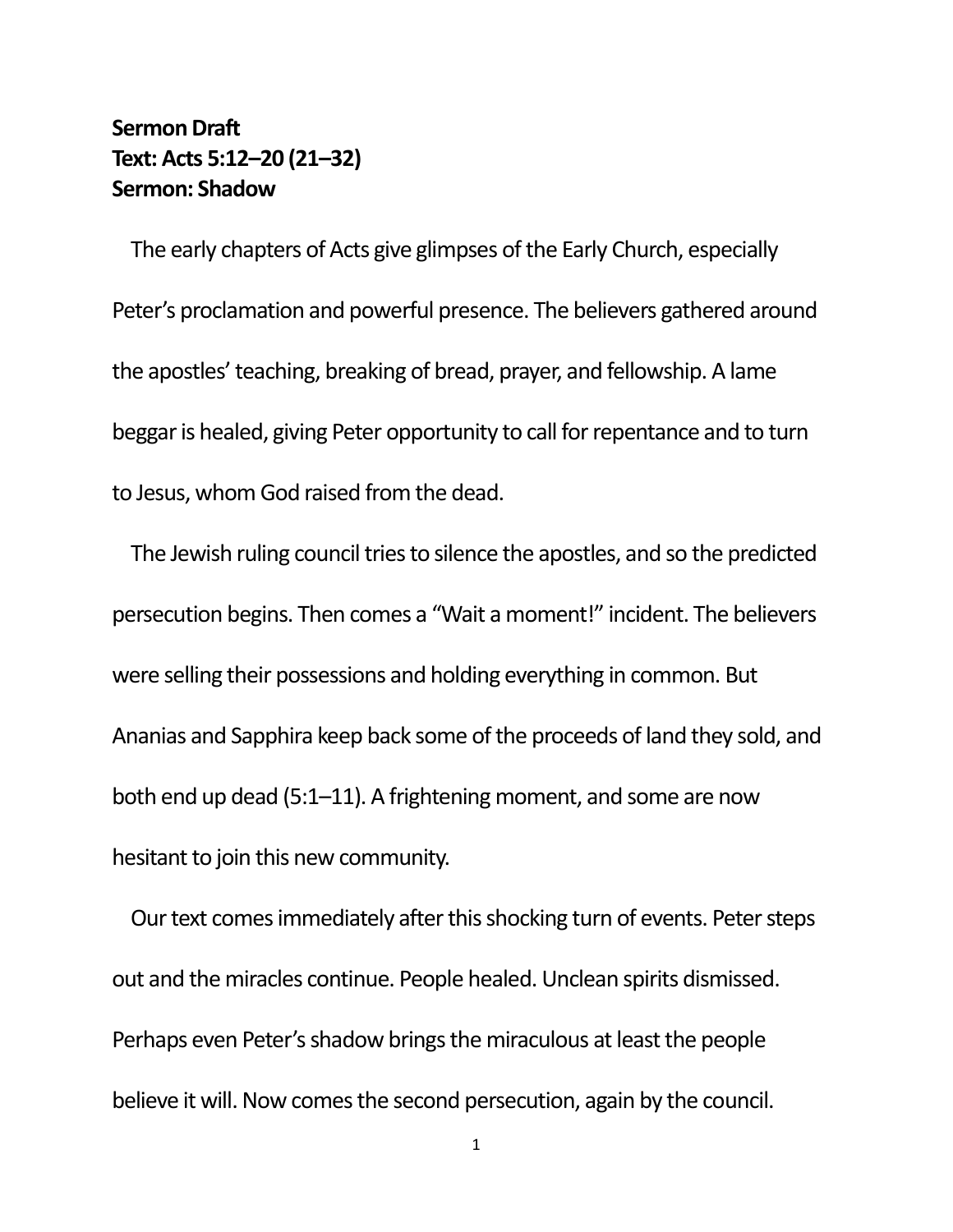But divine intervention ends the prison time (5:17–20). Nothing will stop the proclamation as this new band of followers of the Christ will obey God no matter what (5:29). More persecution would have followed, except Gamaliel calls for patient waiting to see what comes of this movement. What comes of it? **"Every day, in the temple and from house to house, they did not cease teaching and preaching that the Christ is Jesus"** (5:42).

## **Word Study**

Sometimes one word catches your attention when studying a text. For this study, the word shadow did just that. On occasion, it just refers to a literal shadow cast: one that goes back ten steps (2 Kings 20:11), one cast by a mountain (Judges 9:36), or one providing cooling shade from a tree (Mark 4:32).

Shadow does have a negative connotation to it. The darkness of the shadow covered the land (Isaiah 9:2). Job wishes for darkness on the day of his birth (Job 3:5). David names a valley the shadow of death (Psalm23:4).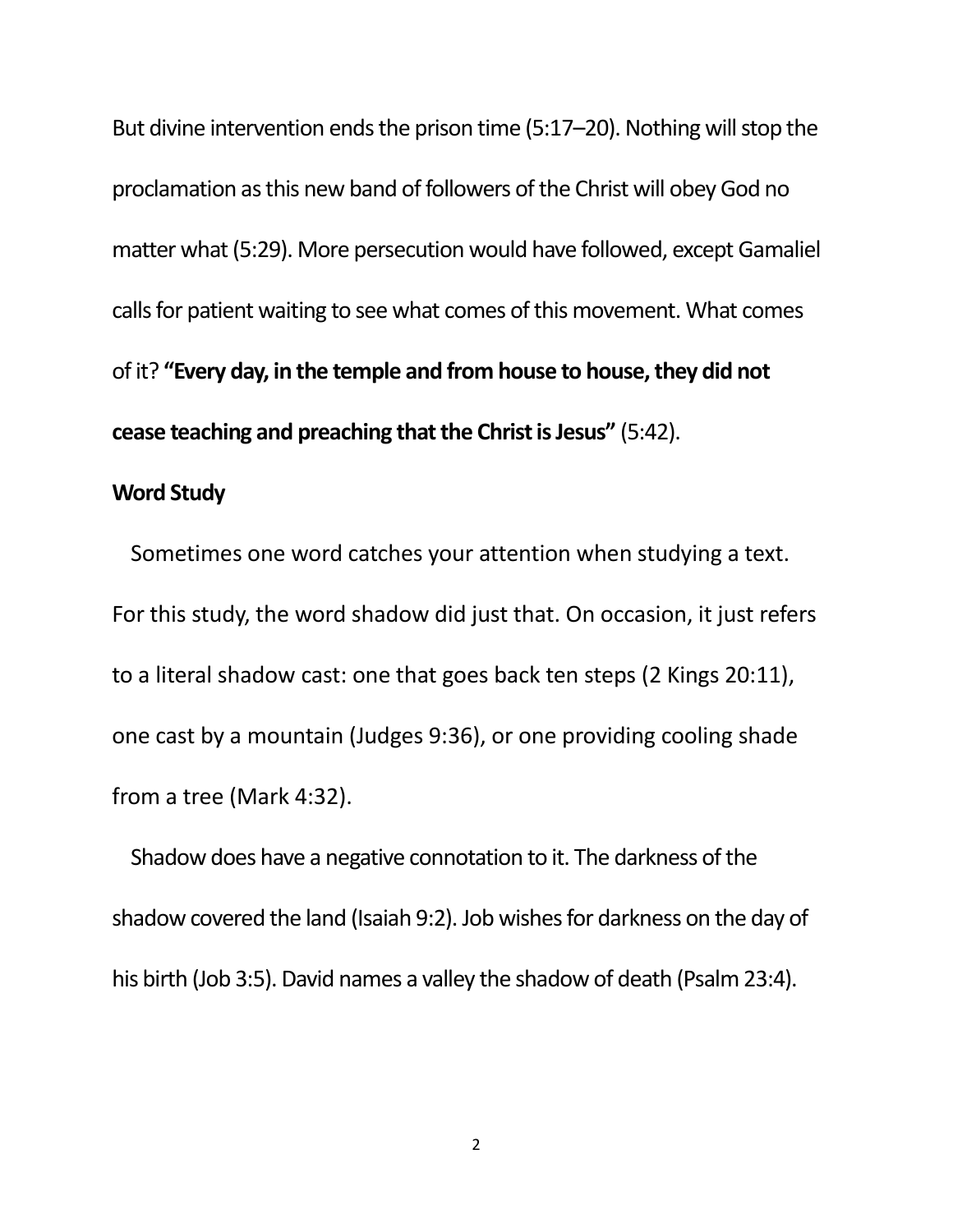Shadow is a striking metaphor for the brevity of life, realistically but dishearteningly: *"Man is like a breath; his days are like a passing shadow"* (Psalm144:4).

But shadow also has a positive force to it. God's protection and refuge come from hiding under his wings. Psalm 91 assures the reader that rest comes in the shadow of the Almighty (91:1). Psalm 63 associates the shadow of God's wings with his help, and the result is singing for joy (63:7).

Later, this protection and help changes to God's power and presence. In Luke, the power of the Most High will overshadow Mary, and she will bear the Son of God (1:35). On the Mount of Transfiguration, a cloud overshadowed the disciples, and God spoke—a scene of the Father's overwhelming presence and a glimpse of the powerful glory of the Son of God. So when Peter casts his shadow, it brings healing, and evil spirits are dispensed. Of course, it is not Peter who brings such signs and wonders. God's power and presence is overshadowing the people as Peter walks by.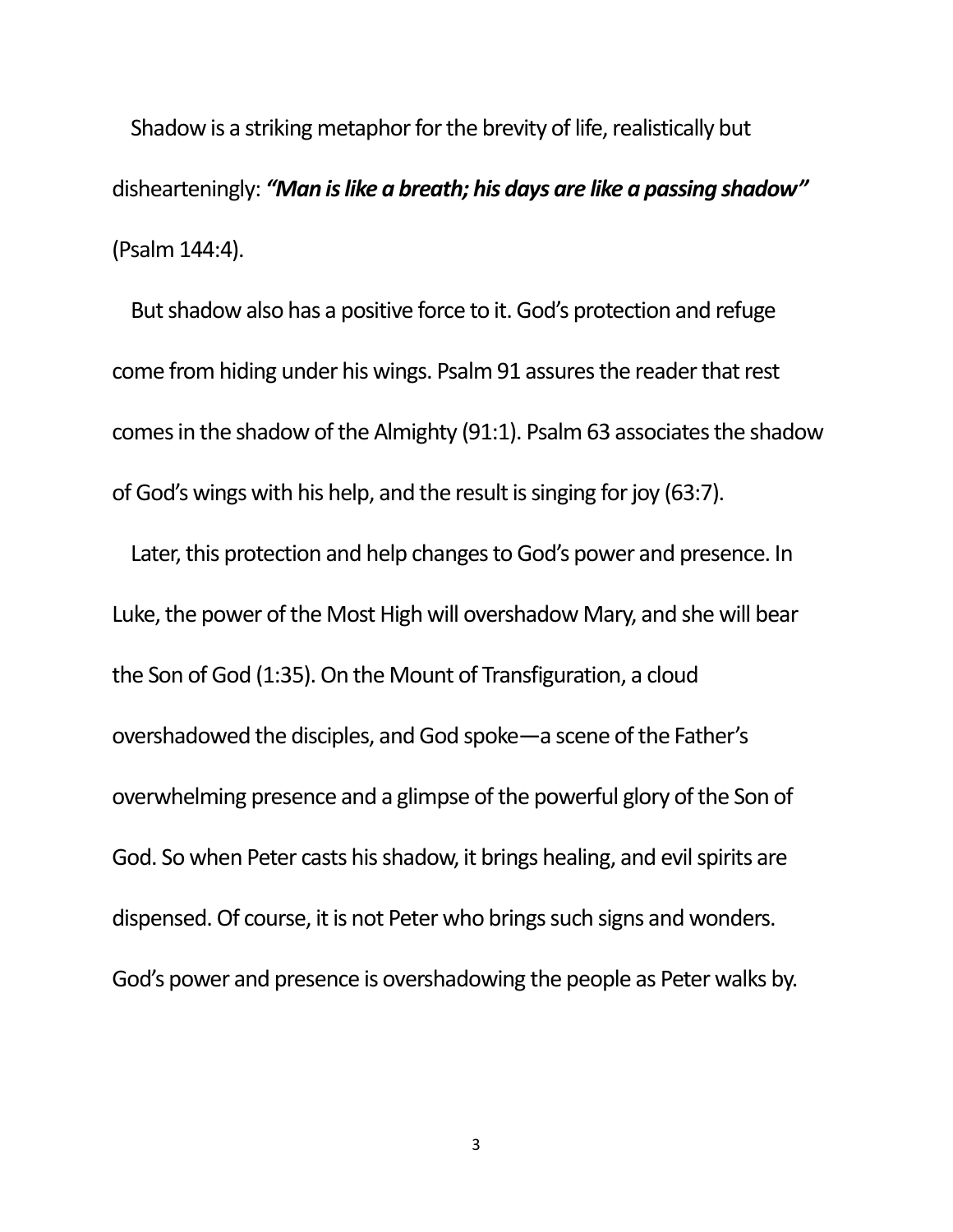It was a hot summer's day, and the family went to see their baseball team play the season opener. They had the best seats, right down the first base line behind their team's dugout. However, this Sunday afternoon game had us sitting right under the blazing heat of the sun. No overhang to protect us. Just a sweltering, baking oven like heat that was almost unbearable. Until some white puffy clouds drifted by. The shadow they created was a welcome relief. We were cooled off. We could watch the game. We were so happy for each cloud's shadow when it passed over us.

I want you to picture a much different scene. Jesus has risen from the dead and ascended into heaven. The Church is just getting started. The believers are jubilant and excited. They gather together in homes to have fellowship and prayer, to listen to the apostles teach them, and to eat meals together. They have sold land and belongings to form a new community called the Church. More and more have been added to their numbers. What an amazing change from the grief-filled days after Jesus had been crucified!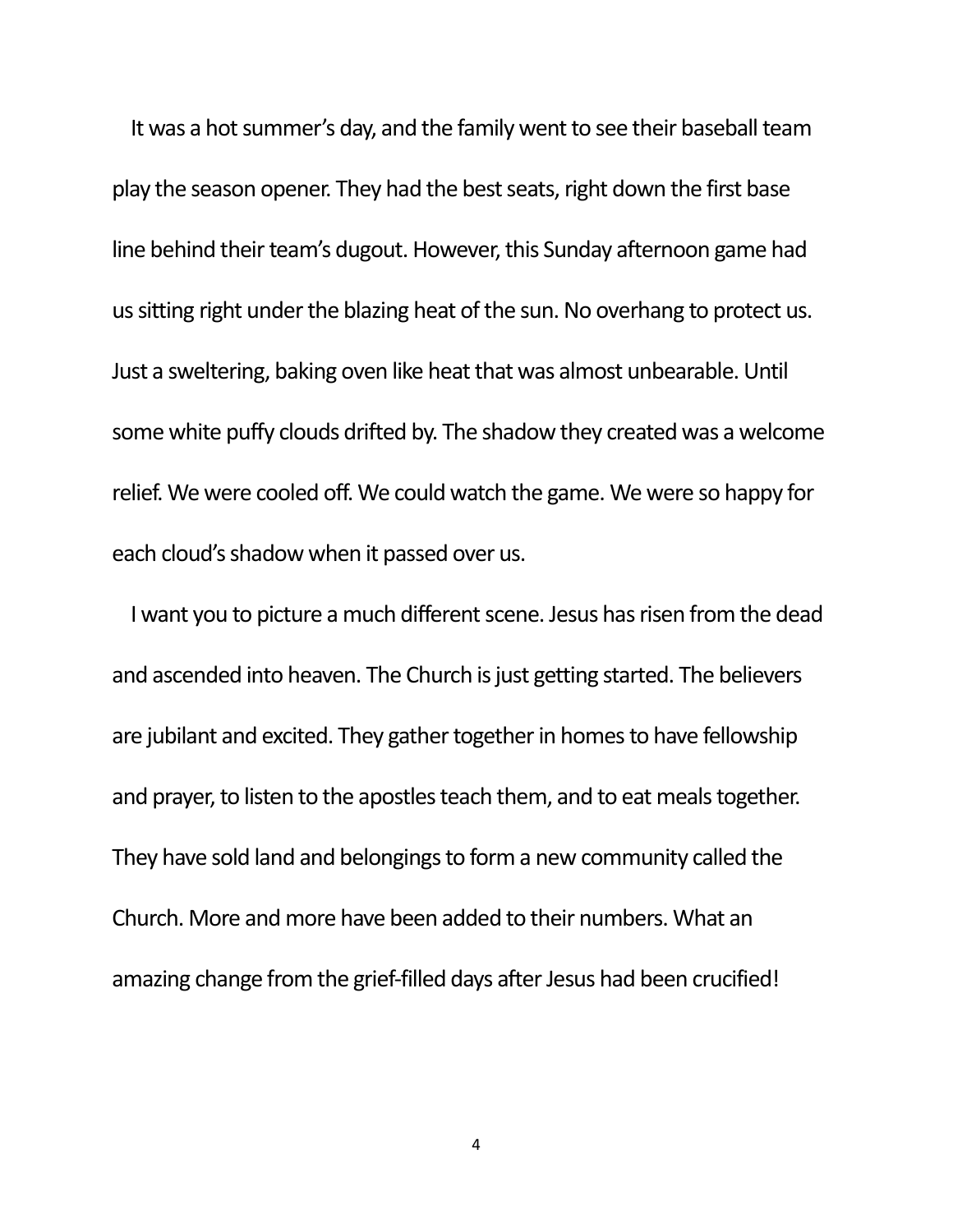Peter stood tall as the leader of this growing church, along with the apostle John. The two of them had just healed a beggar who could not walk. But the religious leaders did not like what was going on and tried to get them to stop talking about Jesus. They wanted to silence their message that Jesus had risen from the dead. It did not work. Peter, filled with the Holy Spirit, boldly proclaimed, *"There is salvation in no one else, for there is no other name under heaven given among men by which we much be saved"* (4:12).

The apostles continued to perform incredible signs and wonders among the people. Can you picture the crowds they began to attract? People would carry the sick out to the streets. Those with unclean spirits were brought to them. Oh, if only Peter would stop and heal them, that the apostles would cast out the evil spirits. In fact, they were hoping that even Peter's shadow would pass over them, that his shadow would make them whole once again. The scene ends with the simple statement: *"they were all healed"* (v 16).

Now, did Peter's shadow heal the people? It could have! One time, Jesus was traveling in a crowd of people to heal the twelve-year-old daughter of Jairus, a synagogue ruler. She was dying.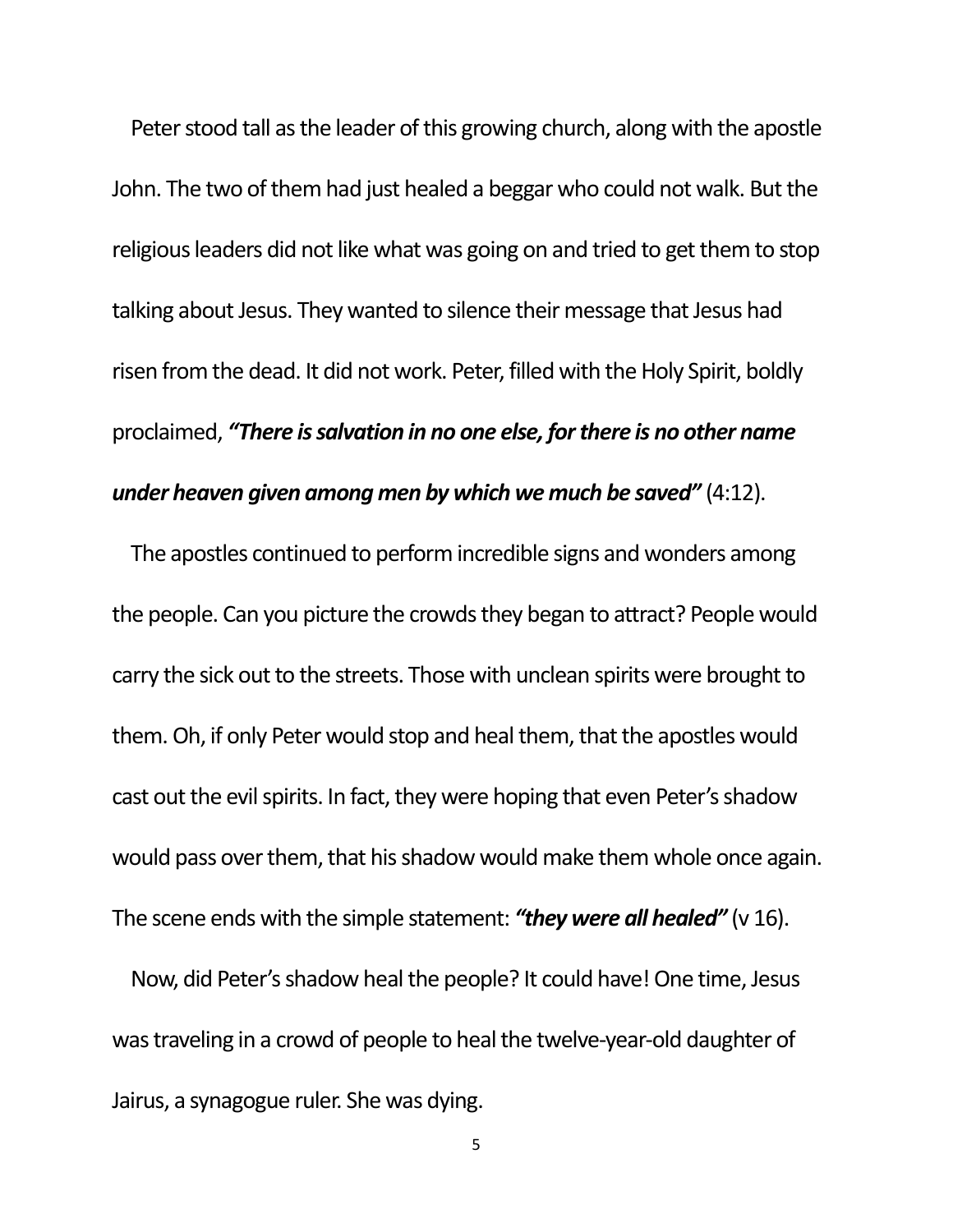Along the way, a woman crept up to Jesus. She had had a discharge of blood for twelve years, and no doctor could help her. She just wanted to touch the hem of Jesus' garment. She stretched out her hand. She touched it and she was healed on the spot. Perhaps Peter's shadow had that same healing power and presence of God for the sick and demon-possessed.

You see, God can be powerfully present in a shadow. When the time came for Jesus to be born, the angel came to Mary to let her know she would give birth to the very Son of God. She was confused because she was a virgin. "How can this be?" she asked. The answer: *"The Holy Spirit will come upon you, and the power of the Most High will overshadow you; therefore the child to be born will be called holy—the Son of God"* (Luke 1:35). God overshadowed Mary, and she gave birth to Jesus, the Savior of the world.

Later in Jesus' life, he went up a mountain with Peter, James, and John. He was transfigured right before their eyes. Blazing white. Dazzling glory shone around him. Moses and Elijah appeared there and talked with Jesus. Incredible! Then a cloud came and overshadowed them.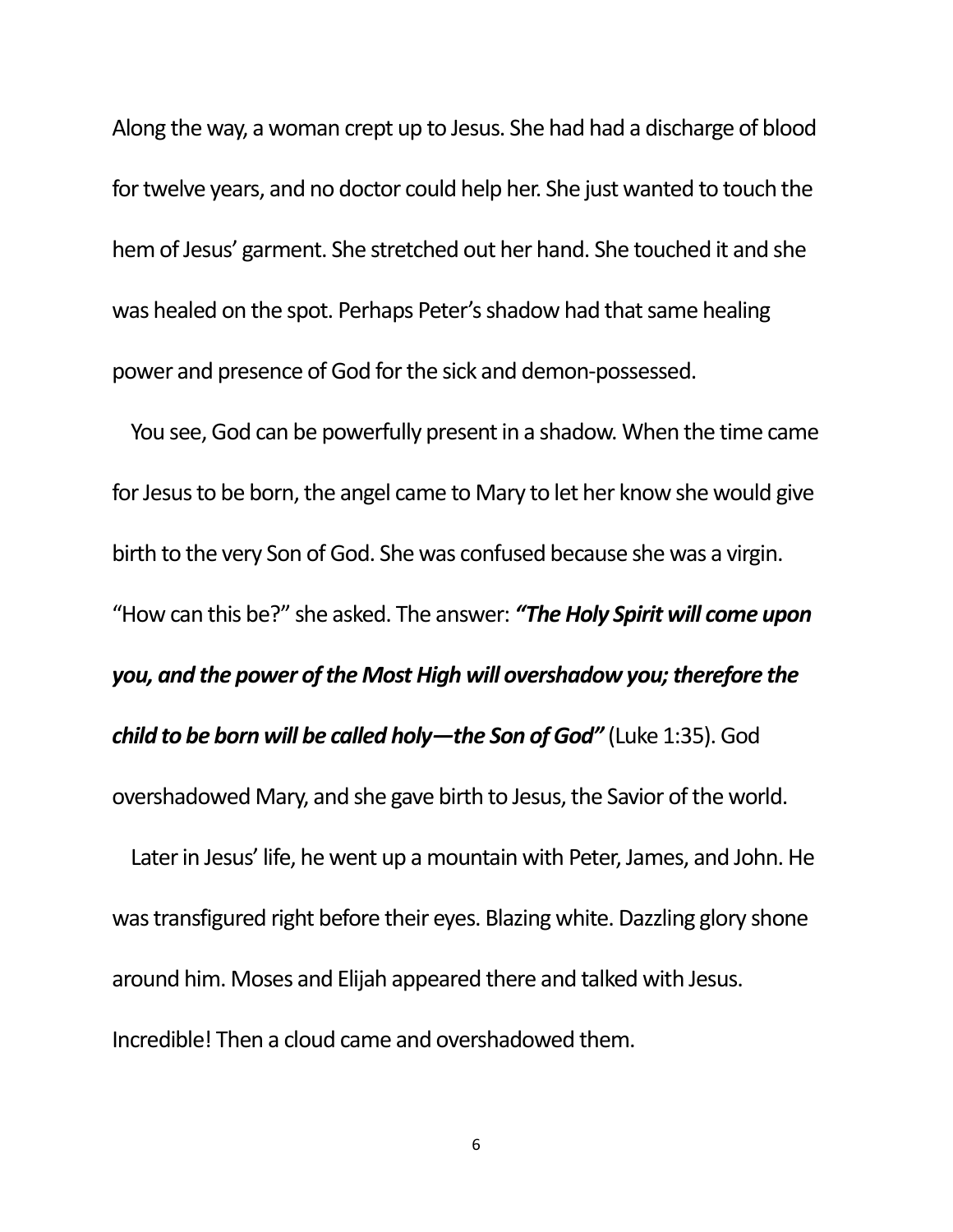The disciples heard God's powerful voice boom out, *"This is my Son, my Chosen One; listen to him!"* (Luke 9:35).

When God's shadow appears, his very presence and power are in it. Peter's shadow could have healed the people that day. Not because of any power he had. But because God was there, performing amazing signs and wonders. Even long before Peter walked by that crowd of people, the writer of Psalm 91 knew the wonderful gift of God's shadow: *"He who dwells in the shelter of the Most High will abide in the shadow of the Almighty. I will say to the*  Lord, 'My refuge and my fortress, my God, in whom I trust'" (Psalm 91:1-2).

Now, I know the word shadow also has some negative imagery. You walk into church, and the casket is up front, just a few feet from the altar. Your dad took his last breath a few days ago. The time has come to say good-bye. The funeral service begins, and your pastor reads Psalm 23. You listen as the words strike the depths of your soul: "Even though I walk through the valley of the shadow of death" (v 4).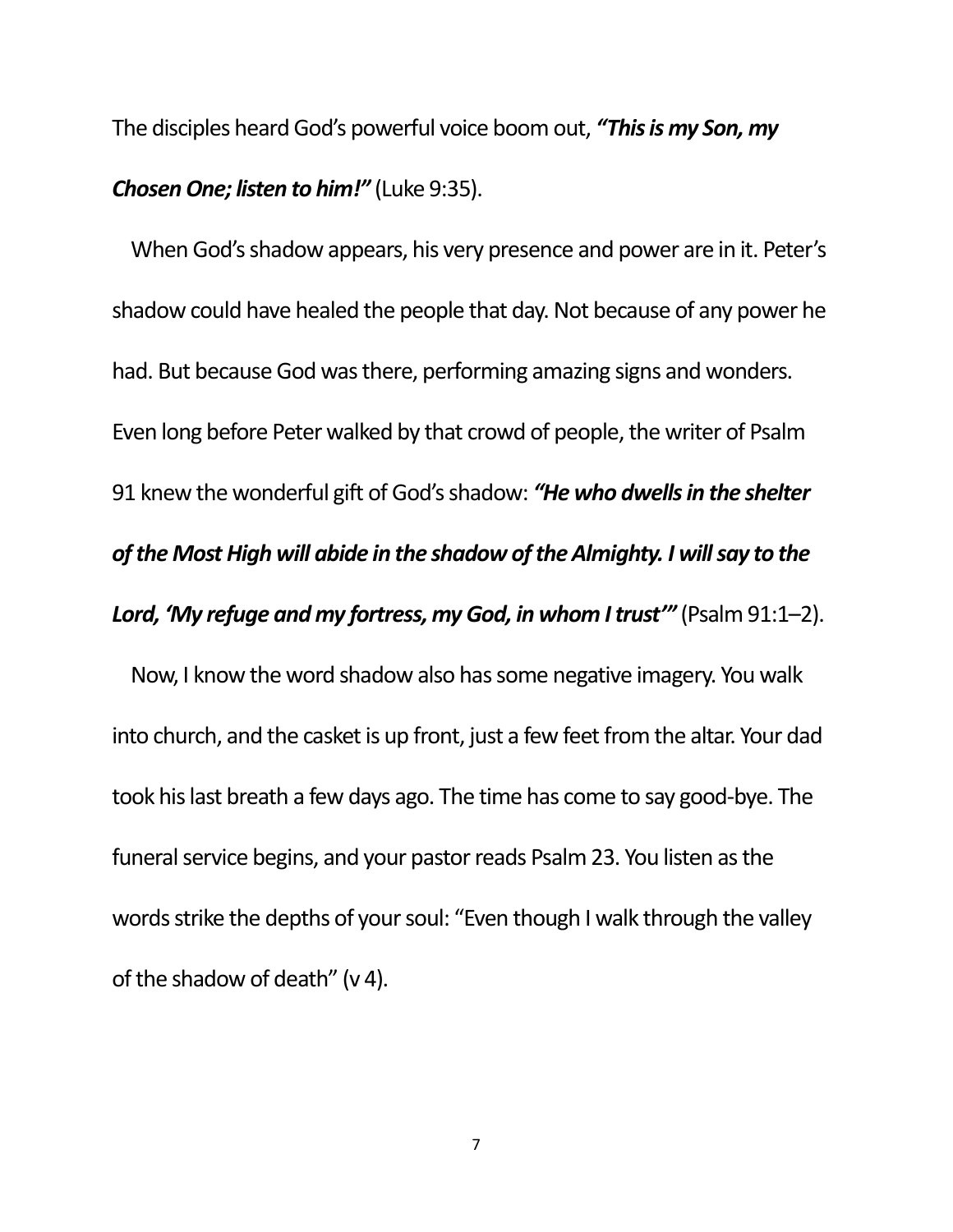This time, the shadow is not God's power; this time, it is death's power over us. This time, the cloud is not the presence of healing and life; this time, the ugly presence of death hangs over you like a cloud of disease and grief. This time, the shadow is not one of joyous excitement; this time, it is one of tear-filled sorrow.

You realize just how quickly life passes by. Another psalm comes to mind: *"Man is like a breath; his days are like a passing shadow"* (Psalm 144:4). You've heard it said another way: *"The grass withers, the flower fades"* (Isaiah 40:7). Your dad or mom's last few years went by so fast, and you realize how much of your life is already gone by. Like a passing shadow, you cannot help but feel life slipping away. Now the shadow is dark and ominous. You don't want to be under this shadow. Not for long. No, you long for the shadow of God's healing presence in your life.

What changes the shadow of death into the shadow of God's presence in your life? When we stand in the shadow of the empty cross, with Jesus risen from the dead, God's powerful presence chases away the gloom of death.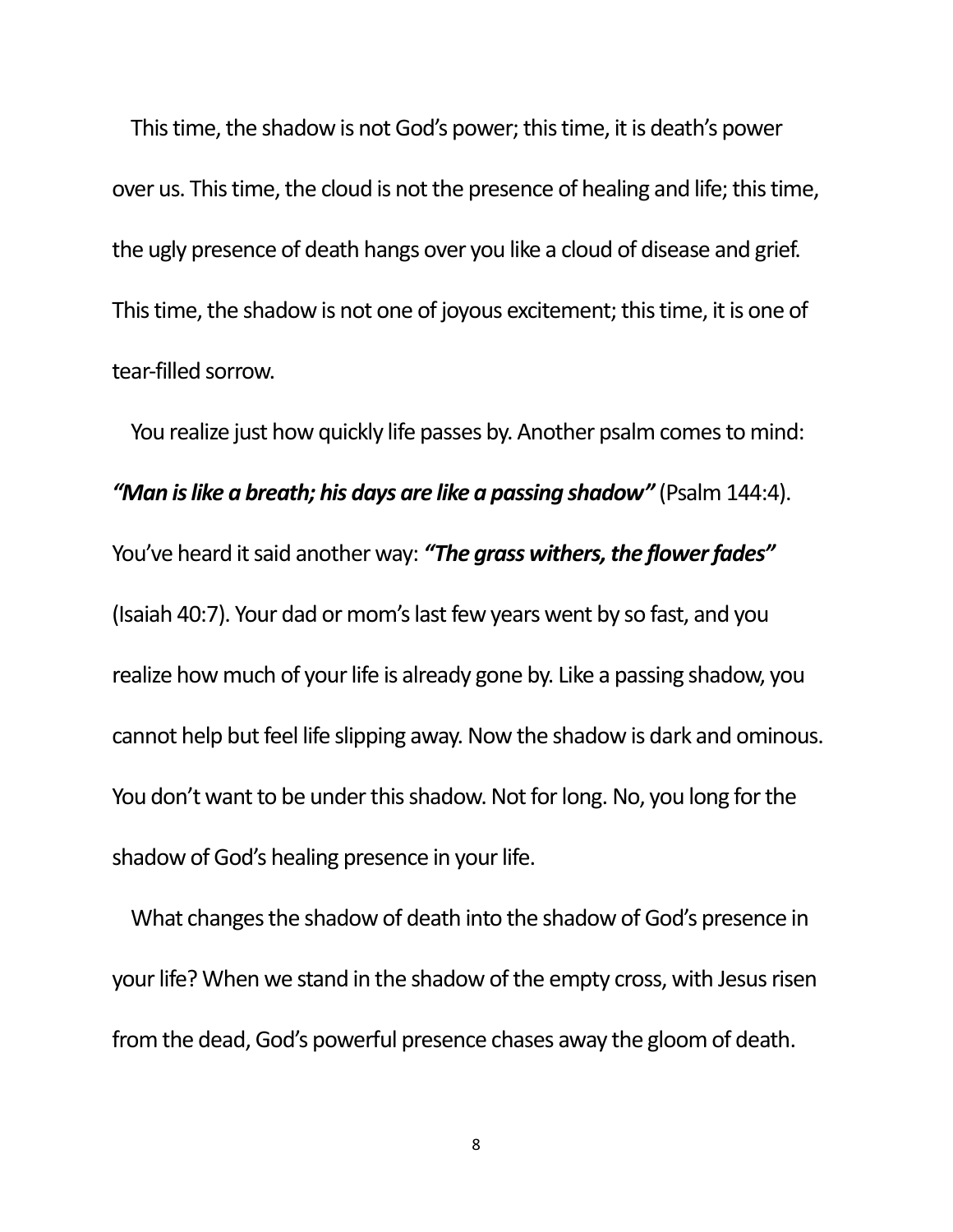Jesus' resurrection overshadows you with the very promise of life with him for all eternity. Your dad will live, and so will you. Jesus' resurrection changes everything!

Think of Thomas, the disciple who was missing from the upper room that first Easter morning. He would not believe that Jesus was alive. He heard the news from the other disciples, but not even Peter could convince him of what had happened. He needed to see it for himself.

A week later, he's with the other disciples. Perhaps the room is fairly dark, with just a few lamps for light. Suddenly, Jesus appears in his glorious, resurrected body. Thomas is awestruck. Jesus turns his attention to him. Maybe, just maybe, Jesus is standing before one of the lamps, and his shadow falls over Thomas. He tells Thomas, "Touch my hands and side. Stop your gloomy doubts; start believing again." That very moment the shadow of death turned into the shadow of life. Thomas was whole again. The very resurrected presence of Jesus made all the difference in his life.